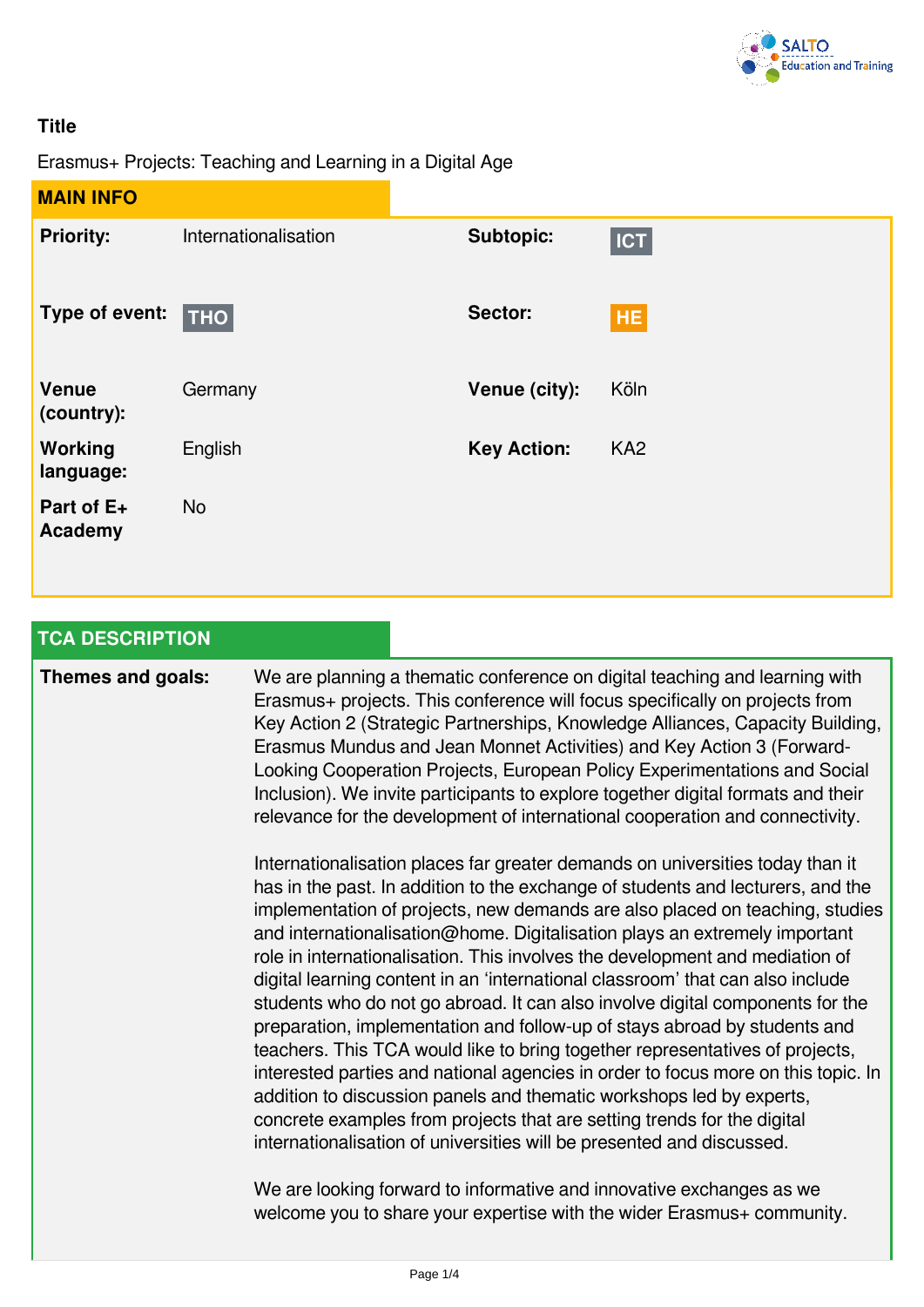

Key Questions:

- What is currently state-of-the-art?
- What are the visions for the future?
- What are both the national and European contexts for digitalisation?

**Expected results:** • Networking

- Exchange of best practices and new ideas
- Formulation and development of recommendations
- Promotion of challenge-oriented objectives

**Additional information:**

- 3 participants per NA (1 participant with project, 1 participant without project, but with experience in the field and 1 interested participant)
- 1 NA representative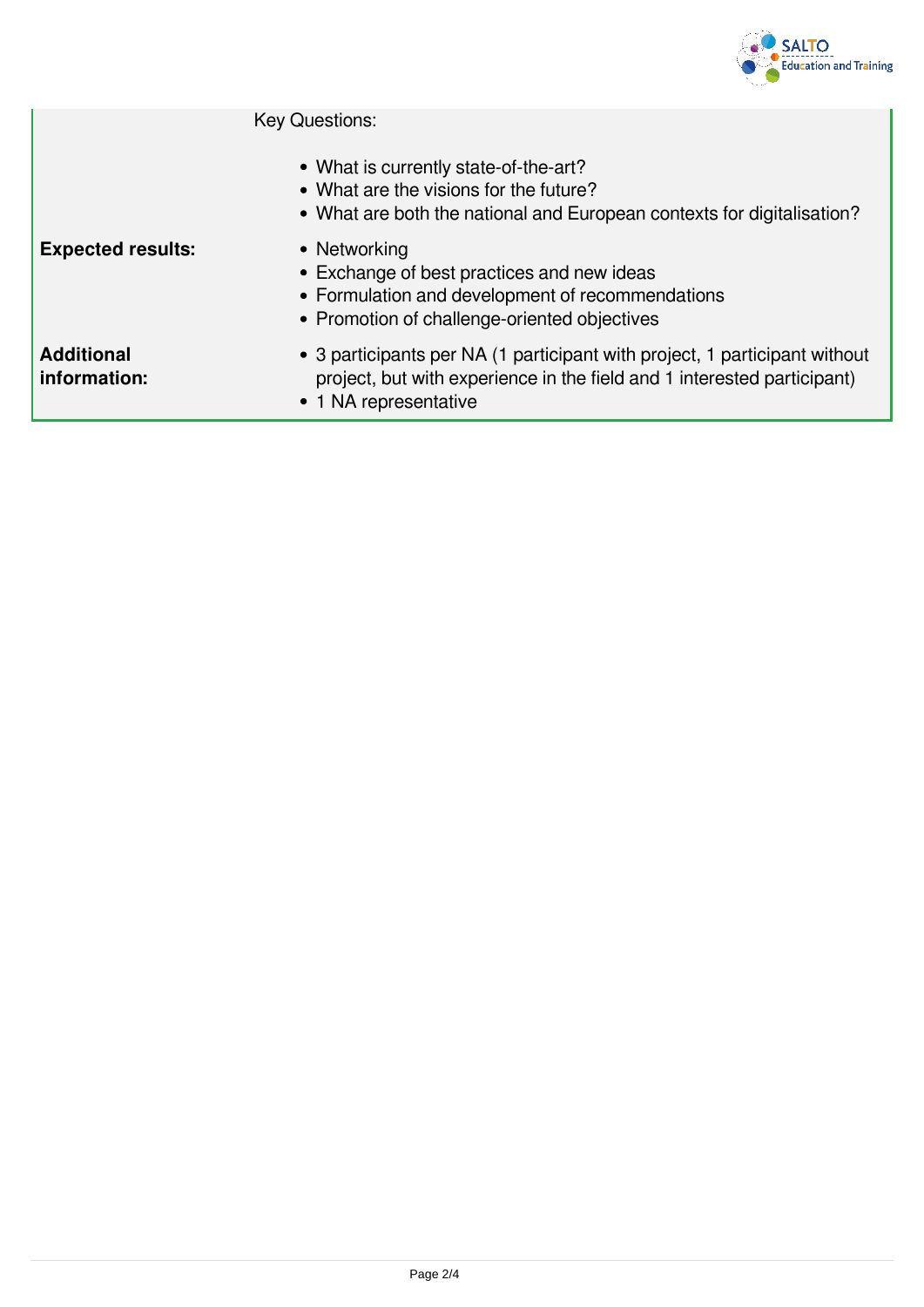

| <b>DATES AND DEADLINES</b>                        |                                                                                                                                                   |                                                                                                                                                                                                                                                                                                                                                                         |            |  |  |  |
|---------------------------------------------------|---------------------------------------------------------------------------------------------------------------------------------------------------|-------------------------------------------------------------------------------------------------------------------------------------------------------------------------------------------------------------------------------------------------------------------------------------------------------------------------------------------------------------------------|------------|--|--|--|
| <b>Start date:</b>                                | 2020-04-28                                                                                                                                        | <b>End date:</b>                                                                                                                                                                                                                                                                                                                                                        | 2020-04-29 |  |  |  |
|                                                   |                                                                                                                                                   | <b>Application deadline:</b>                                                                                                                                                                                                                                                                                                                                            | 2020-02-28 |  |  |  |
|                                                   |                                                                                                                                                   |                                                                                                                                                                                                                                                                                                                                                                         |            |  |  |  |
| <b>PARTNERS AND PARTICIPANTS</b>                  |                                                                                                                                                   |                                                                                                                                                                                                                                                                                                                                                                         |            |  |  |  |
| <b>Host NA:</b>                                   | Nationale Agentur für EU-Hochschulzusammenarbeit im Deutschen<br>Akademischen Austauschdienst                                                     |                                                                                                                                                                                                                                                                                                                                                                         |            |  |  |  |
| <b>Coordinating NA:</b>                           | Nationale Agentur für EU-Hochschulzusammenarbeit im Deutschen<br>Akademischen Austauschdienst                                                     |                                                                                                                                                                                                                                                                                                                                                                         |            |  |  |  |
| <b>Organizing partners:</b>                       |                                                                                                                                                   |                                                                                                                                                                                                                                                                                                                                                                         |            |  |  |  |
| <b>Estimated number of</b><br>participants:       | 100                                                                                                                                               |                                                                                                                                                                                                                                                                                                                                                                         |            |  |  |  |
| <b>Number of</b><br>participants per<br>countrys: | <b>ANY - 3</b>                                                                                                                                    |                                                                                                                                                                                                                                                                                                                                                                         |            |  |  |  |
| <b>Profile of participants:</b>                   | Project coordinators/representatives, experts from relevant fields, potential<br>stakeholders as well as representatives of the National Agency.  |                                                                                                                                                                                                                                                                                                                                                                         |            |  |  |  |
|                                                   | We would also like to invite a small number of university students to<br>participate should their studies or interests be relevant to this event. |                                                                                                                                                                                                                                                                                                                                                                         |            |  |  |  |
|                                                   | Projects should comprise the following features:                                                                                                  |                                                                                                                                                                                                                                                                                                                                                                         |            |  |  |  |
|                                                   | • The project in question should be funded by one of the instruments of<br>Key Action 1-3.                                                        |                                                                                                                                                                                                                                                                                                                                                                         |            |  |  |  |
|                                                   |                                                                                                                                                   | • Innovative, forward-looking approaches in the field of digitalisation<br>should constitute the core topic of the project.<br>• The general objective of the project should be the enhancement of<br>internationalisation through digitalisation.<br>• The project should have produced some findings already which can be<br>shown and discussed during the workshop. |            |  |  |  |
| <b>Sending partners:</b>                          | <b>AT01</b>                                                                                                                                       | BE01   CZ01   EE01   FI01   HR01   HU01   IE02   IT02   MT01<br>NO01 PL01 PT01 RS01 SE01 SI01 TR01                                                                                                                                                                                                                                                                      |            |  |  |  |
| <b>Total number of NAs</b><br>in this TCA:        | 18                                                                                                                                                |                                                                                                                                                                                                                                                                                                                                                                         |            |  |  |  |

SALTO cannot be held responsible for information uploaded by Host National Agencies regarding transnational cooperation activities (TCAs). Please inform SALTO, whenever you should come upon incorrect data. Always contact the host/organisers